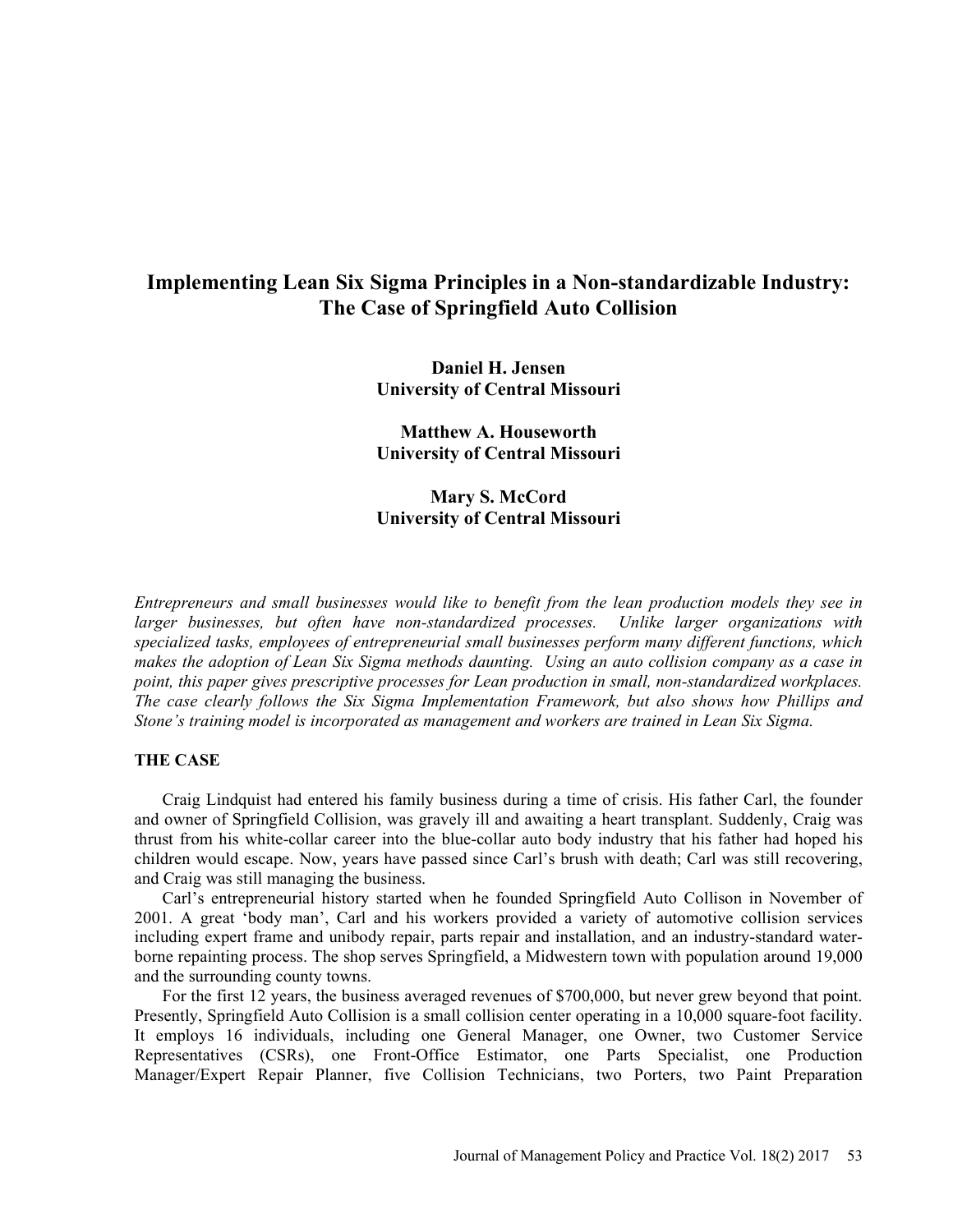Specialists, and one Painting Technician. As a team, the professionals at Springfield Auto Collision perform the following collision repair functions:<br>
• Estimation<br>
• Wash<br>
• Meticulous Disassembly<br>
• Action Plan Design<br>
• Parts Procurement<br>
• Action Plan Approval<br>
• Body Repair<br>
• Paint Preparation<br>
• Paint<br>
• Reassembl

- 
- 
- 
- 
- 
- 
- 
- 
- 
- 
- 
- 
- 

Craig was frustrated professionally and could see no way to use his MBA education and past executive experience to improve a blue collar business where every car was different and no production process was standardized. Like the rest of the auto body industry, this organization was plagued by ineffective communication procedures, inefficient work and part supply processes, and high turnover rates of critical employees. The company lagged behind industry averages with longer repair cycle time and higher defect rates. All these factors concerned Craig, but it was the unsatisfactory work/life balance for himself and the majority of his employees that became the most motivating factor for implementing change. Craig explained, "It seemed no matter how many hours we put in, we rarely saw any sustained improvement. Our structure was set up in such a way that I didn't even have time to eat lunch, go to the bathroom, or spend time with my family" (Craig Lindquist, personal communication, September 16, 2016).

It was at this point that Craig began to question whether or not he should continue in the business: "I had developed a disdain toward the collision industry, and I hated going to work every day" (Craig Lindquist, personal communication, September 16, 2016). He knew something had to change, and he recognized this change had to come from within himself. As he considered his options, Craig had an eyeopening conversation with one of his paint vendors. The vendor suggested he consider implementing Lean Six Sigma or what he referred to as the "Lean Auto Body" process for Springfield Auto Collision. Craig had not only heard of Lean Six Sigma, but he had studied it in his MBA program at a local university. After some consideration and intense research, he was confident that if implemented correctly, Lean Auto Body could work and not only improve the company, but also potentially transform the entire collision repair industry.

Craig wondered, could Lean Six Sigma training and implementation address all of Springfield Collision's organizational challenges? He considered the following list of problems: 1) Stagnation of Growth within the business which saw relatively flat revenues for a decade; 2) High Employee Turnover Rate which exceeded the industry's average turnover rate; 3) High Cycle Rate which exceeded the industry average for the amount of time needed to process a vehicle from initial estimation, repair process, to customer delivery; 4) High Defect Rate which exceeded the industry average for breakdowns during the collision repair process; 5) Unsatisfactory/Unsustainable Work-Life Balance for Manager and Employees most of whom were averaging 80 hours of work per week; and 6) Inefficient Communication Procedure/Plan for Managers, Employees, and Customers.

Standardizing the collision repair process is arduous since every car that is serviced requires a different repair. The only constant that Craig could see was that all businesses in this industry had the same problems: high worker turnover, dirty greasy shops, worker tendency to hoard parts and clutter their workspace, wasted time spent looking for lost items, and commission pay structures that did not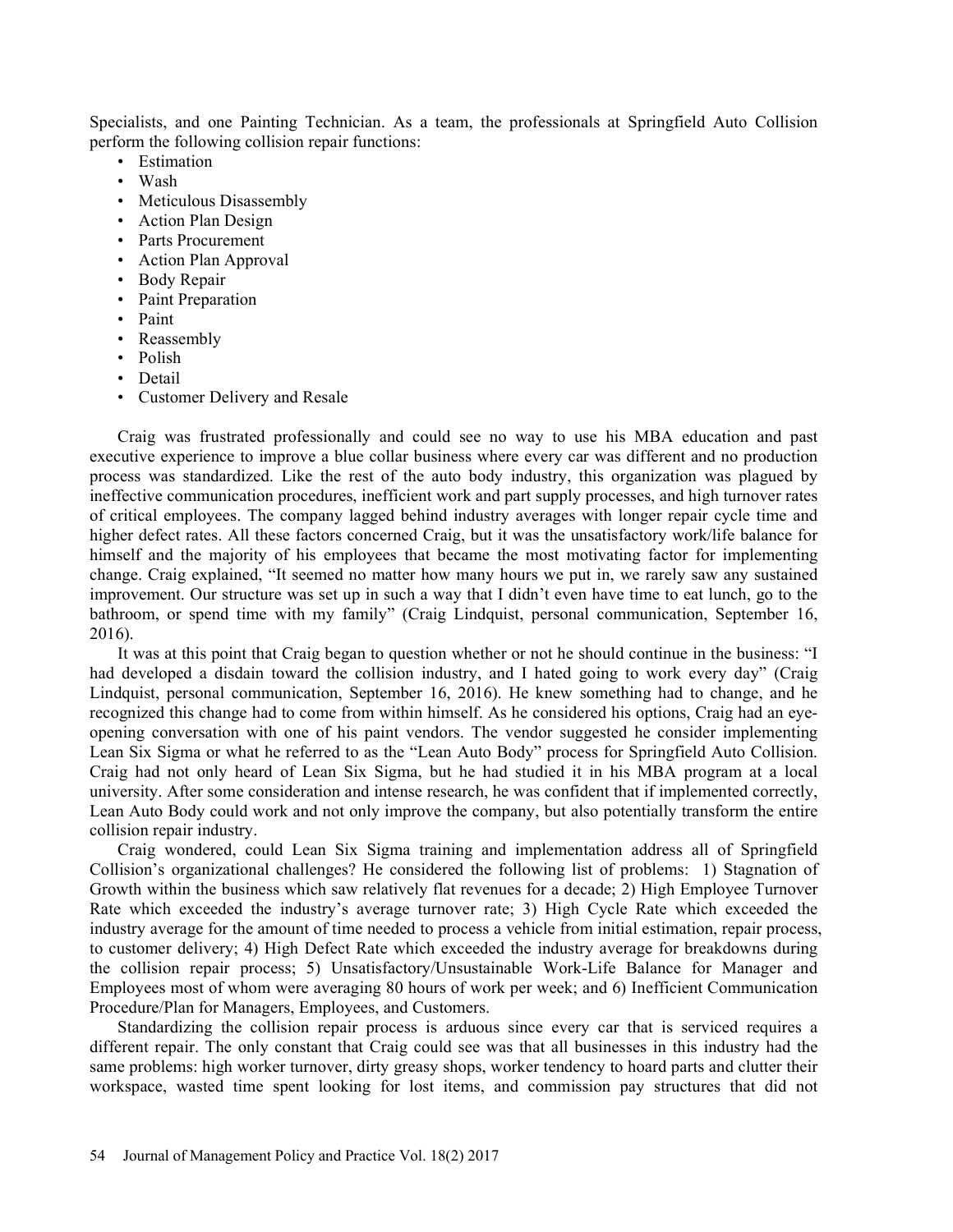encourage quality work. In addition, industry pay practices pitted management against worker, creating distrust between management and workers, contributing to the high worker turnover.



## FIGURE 1 AUTOMOTIVE REPAIR CYCLE

Commonly in the automobile industry, auto body workers receive 60% of the repair fee as payment for fixing the car. Since this is a commission-based system, if a shop were low on business, auto body workers would begin to seek employment at a different shop. If they needed a bigger paycheck, they were tempted to skimp on quality in order to move cars through the repair cycle faster, thereby increasing their ability to work on more vehicles. On the other hand, managers at a collision repair center are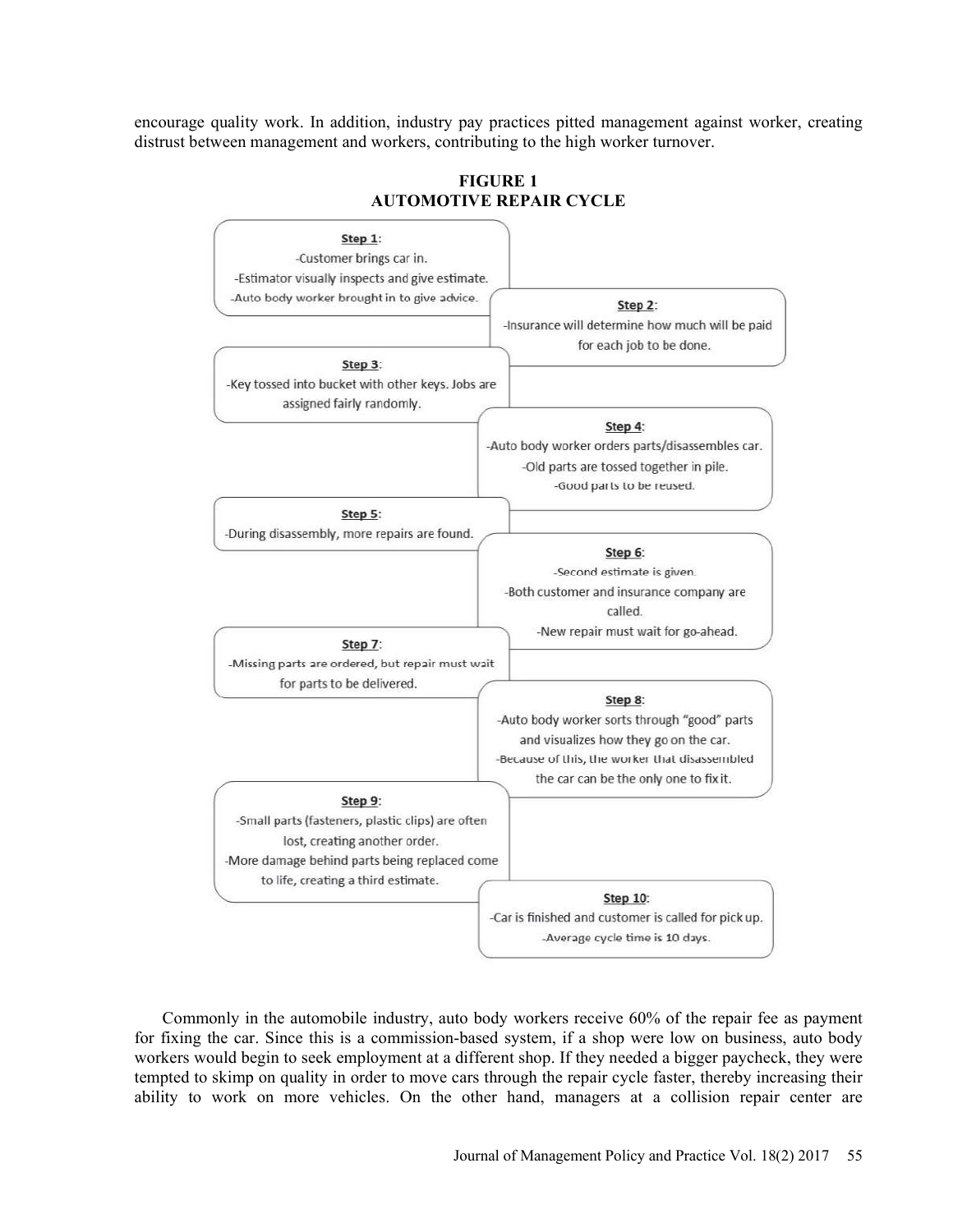compensated with annual salaries. Distrust arises between these two groups because managers are responsible for attracting the customers who ultimately provide the capital to pay the body workers. If the shop does not have enough customers, the workers begin blaming the managers. Conversely, management can distrust the quality of the repairs, leading to micromanagement of employees.

Distrust between management and line workers created high barriers to adopting the Lean Six Sigma approach or any cultural change. In addition, organizational trust, culture issues, and the non-standard nature of auto repair blinded managers to the possibilities of Lean Six Sigma process improvement. The auto repair process before implementing Lean Six Sigma is outlined in Figure 1. This case reports Springfield Auto Collision's progress stemming from the implementation of Lean Six Sigma over a fouryear period. In order to achieve successful outcomes and return on investment at Springfield Auto Collision, trust building, Six Sigma Lean processes, and training had to be integrated.

#### Leadership

Craig Lindquist was established as the leader of Springfield Auto Collision, in some ways, by default. As Carl's health was in life-threatening decline. Craig temporarily stepped in to run the operation until a long-term solution could be determined. His MBA and business experience made him the logical choice in the interim. Following a successful heart transplant, Carl returned to work a new man with a new outlook on life. He realized that he no longer wanted the stress of managing the business; instead, he simply wanted to do what he loved - work on cars. This left Craig with a choice to make: find someone else to manage the business or fully commit to leading the organization. Craig decided to step up to the leadership challenge. However, Craig had a few hurdles to jump before he could introduce a radical change like the implementation of Lean Six Sigma process at Springfield Auto Collision – hurdles that would take more than a decade to navigate.

#### Customer Focus

In the collision repair industry, especially in a small town, customers are at the mercy of the technicians working on their vehicles and the insurance companies that will foot the bill. Because there is so little competition, Craig had not needed to value customer satisfaction and could tolerate delays in the repair cycle or rework that was sometimes required.

## Measurement & Process and People Management

Craig's employees had years, in fact decades, of experience in the industry, while he was a novice. His suggestions about moving towards a more efficient, team-based operation were met with disdain. "We talked about teams back in the 80s. They don't work," quipped Carl. "Did you try them back then? Had anyone actually worked on a team?" asked Craig. "Nah. Ah, well, I don't think I worked with anybody who was on a team. I just heard about it from Bill" (Craig Lindquist, personal communication, September 16, 2016). So Craig went to Bill to find out more. The business's use of teams turned out to be a secondhand rumor with no basis in reality. Craig realized that he would need to get more credible information and share it with his workers, but he would need to proceed with caution. He knew that their resistance to improvements would counteract any change initiative.

#### Automotive Collision Repair Industry

#### Industry Norms

The automotive industry has its own well-established sets of expectations and codes of conduct: Whenever we have a problem, we throw stuff across the room, or go outside and fight it out, or shout, 'To heck with you - I'm leaving"" (Craig Lindquist, personal communication, September 16, 2016). Therefore, Craig knew making changes would involve changing the culture as well as practice. The typical attitude was, "I'm just here to fix cars. I'm not here to come together as a team. That team stuff will just chew up hours ... I've worked at twenty different body shops in the last twenty years. I don't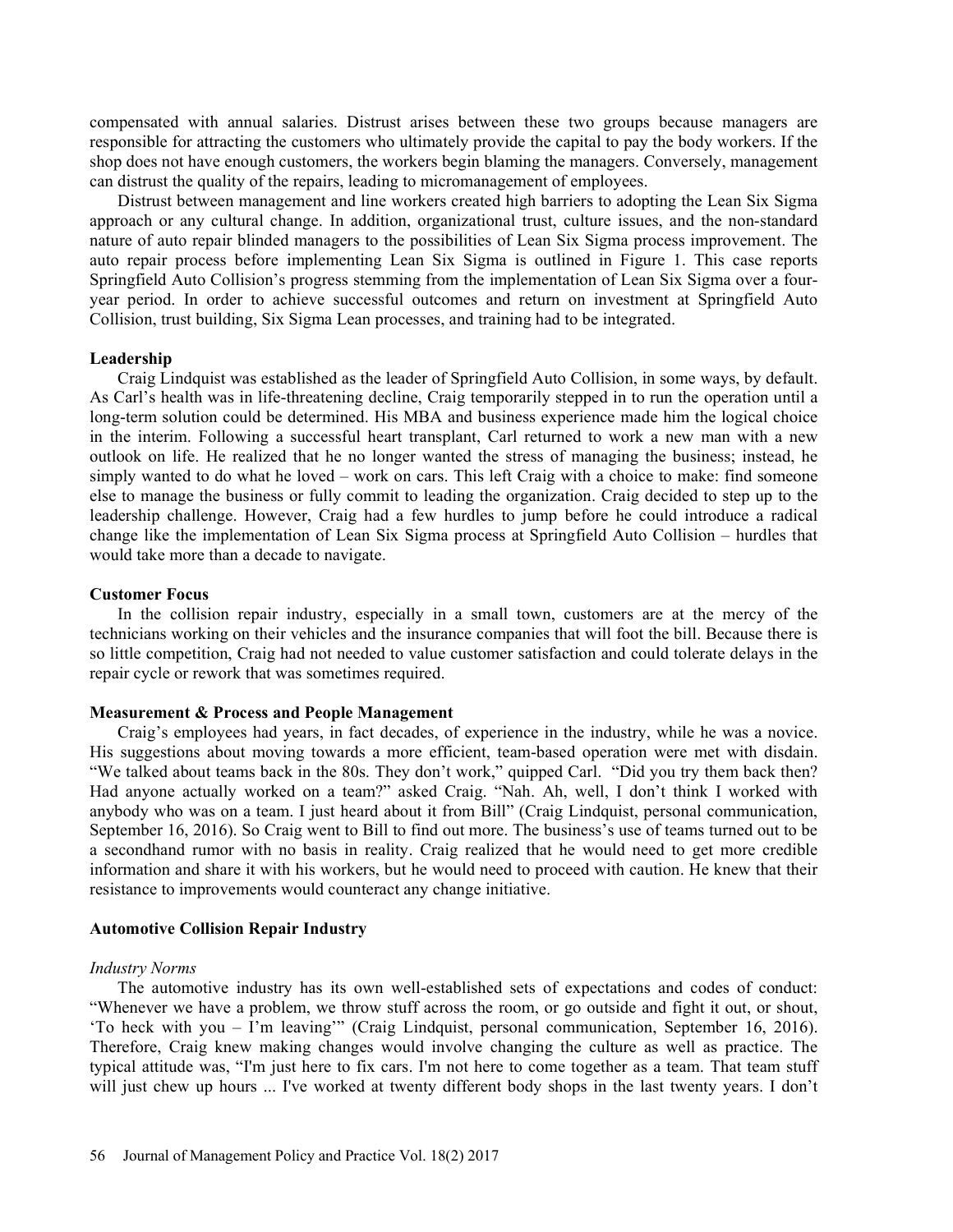want to settle in. I need to look out for myself." These unyielding attitudes defined the auto body workers' definition of self. They were well entrenched, and Craig questioned whether they could be altered.

After eight years of pressure, long hours of work, and rare opportunities to get away, Craig had had enough. "It started at the end of 2011 with me getting ticked off enough to decide to make some changes. I recognized that I just wasn't happy in this industry  $-$  so some things were going to have to change. Either I was going to leave the industry, or we were going to change our operations...change the industry...be a model for the industry. That was the turning point for me. I decided to stay; I looked in the mirror and said, You know what, you are the problem right now, and you need to be all in. I needed to quit complaining and whining about it and figure out what I could do to fix the situation!" (Craig Lindquist, (personal communication, September 16, 2016). The bottom line: the change would need to start with him, but it wouldn't be good enough for him to recognize the possibility for change and simply come back to tell his employees. He wanted them to see the potential for change; they needed to believe in it, too.

#### Making a Case for Change

In order to move forward, Craig had to gain support from his father, as well as his other employees. As the owner of Springfield Auto Collision, Carl Lindquist would need to be convinced that an investment in a Lean Six Sigma process could work. Craig shared, "Dad may not be the most agreeable person in the shop. He can be very outspoken about what he feels and believes. On the one hand, it's good because you know his position, but he can be tough to manage sometimes" (Craig Lindquist, personal communication, September 16, 2016). However, something shifted for Carl when he saw his son's commitment to change and once he learned that Lean Six Sigma was being applied successfully in other auto body shops. "It's the joke now. Dad learned so much, that now you would think it was his idea in the first place! It's been hard, but the family is still together and he and I have a good relationship  $-$  a better relationship than before" (Craig Lindquist, personal communication, September 16, 2016).

Craig began looking for specific tools to make things better. In conversations with his automotive paint supplier, they recommended that he and his team attend 'Lean for Collision: Green Belt' training, a four-day introduction to lean principles specifically for their industry. Craig remembered, "At that point, my eyes were opened to the fact that you could apply Lean. Maybe what I had learned in college could actually be applied in industry!" While he knew that training like this was going to be necessary, he also knew it was going to be expensive.

In spite of the cost, Craig decided to make the investment in Green Belt training designed specifically for the auto collision repair industry. As he put it, he "saw the light" when he realized that "big no longer beats small" and that slowing down would allow the organization to go faster. But he was up against the mindset and attitudes of a highly entrenched workforce that considered all of that "Deming bunk" to be irrelevant. Craig reflected on his belief at the time, "You can't apply it to the car industry. These are men. They work with their hands. They don't know this touchy-feely stuff coming out of the University. They don't want stupid icebreakers or to go on retreats. Give me a break." (Craig Lindquist, personal communication, September 16, 2016). Even though this training would run counter to his employee's values, Craig knew that it was necessary for the success of the business.

#### Training Implementation

While most businesses might send a select number of representatives from different areas of the business for training, Craig sent everyone (managers, estimators, body techs, painters, and the company secretary). Fees per person for the training were \$2,500, plus expenses for transportation, hotel accommodations, and not to mention their hourly pay while attending the training. This was a major investment for a struggling small business, but the impact was substantial.

Upon returning to Springfield, Craig closed the shop for one afternoon, and the entire team met together to lay out the case for change. They reviewed their feedback from the training, and collectively made the decision to implement Lean. "Let's do it! Let's try it!" (Craig Lindquist, personal communication, September 16, 2016), and that's what they did.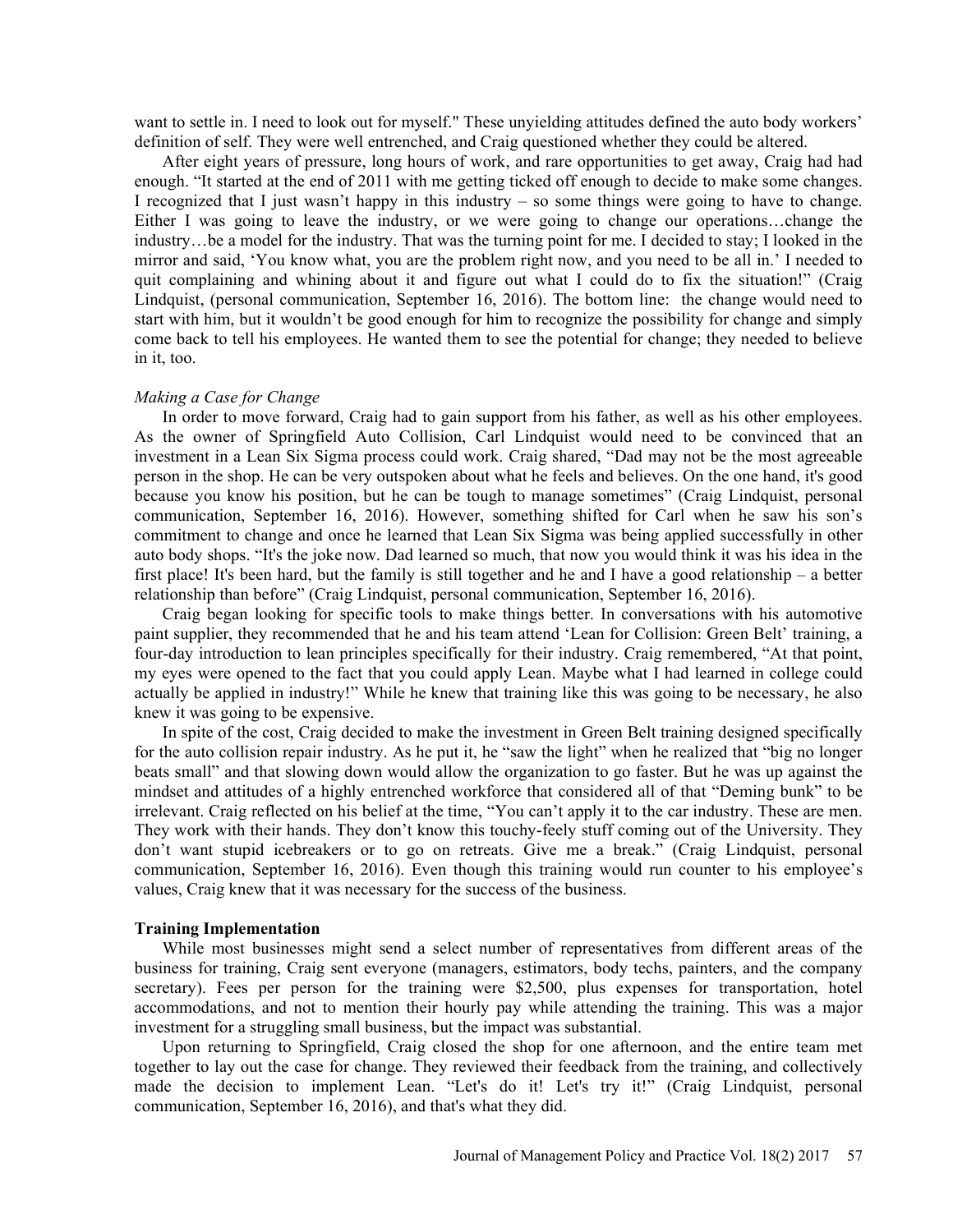Craig found a shop that was implementing the Lean Six Sigma team concept and took all of his employees on a field trip. Craig rented a 15 passenger van, everybody jumped in, and the team headed to nearby Jackson and took a tour of Cooper's Auto Body. "Wow, this place is cool!" It's like the Taj Mahal!" "This is great!" were only a few of the comments from the Springfield workers. Mr. Cooper was a gracious host to the employees, and he allowed them free range of the shop to ask his employees "what they like, what they don't like, what works, what doesn't work" regarding Lean and the collision automotive industry.

In the week following the team's return from their visit to Cooper's Auto Body, Craig hired a Lean Six Sigma consultant to help them implement the new systems and processes they had been studying. The employees debriefed on what they had learned in their training as well as the site visit, allowing for an open and honest discussion about what they thought would and would not work. Craig's team was struck by the atmosphere at Cooper's Auto Body. "They all seemed happy...low stress. They said when they go home at night, they don't have to worry about work. As soon as they leave, they just leave. Work stays at the door. I don't see the downside." Since workers at Springfield felt an inordinate amount of daily stress, shifting toward this type of relaxing environment was one of their top priorities.

With high levels of enthusiasm, Craig and the Springfield Auto Collision team began implementing Lean Six Sigma. They outlined their change initiative under the guidance of their Lean consultant. The pilot program initiated isolated, small-scale changes across time. Using the 5S Workplace Organization principles, the team identified key performance metrics and designed a visual control system for the collision center as a starting point for improving throughput performance and productivity.

Following a series of rapid improvement workshops (called "Kaizen Events") conducted by their Lean consultant, Craig felt it was time to implement a large-scale change that would involve multiple people and processes. In order to eliminate production waste, the shop began implementing the X-Ray Repair Planning<sup>TM</sup> and X-Ray Estimating<sup>TM</sup> methodologies (MVP Business Solutions, n.d.). These included visual mapping to identify authorized repairs, meticulous disassembly of the vehicle and discovery of hidden damage, procurement of required parts, pre-repair activities, scheduling the vehicle for repair, and verifying quality of the repair.

In the past, if a technician were preparing a vehicle for a scheduled pick-up by the customer and discovered a missing or broken part, he or she would implement a quick fix which usually overused materials and cost the business money. However, when applying Lean principles, each vehicle has a complete "kit" of the specific parts necessary to complete the repair in its entirety. Craig shared the improvement, We have made it easier for the technicians and the shop is now getting paid because we are sourcing everything up front and billing to insurance. For example, we've got a little baggie that says 'Lower Bumper Retainer', another that says 'Outer Side Retainer', etc., and I take all of these little baggies and I put it in one big baggie that says, 'Front Bumper'. Now I've got a 'Front Bumper Kit' and I can literally hand this kit to anybody and say, 'Build this bumper'." Best practices like these enable any technician to perform the repair and reassembly regardless of who performed the disassembly tasks.

In order to effectively communicate across all departments in the shop, Craig invested in a web-based customer relationship management (CRM) system that would allow everyone on the team to have realtime access to information about customers, their insurance companies, repair estimates, scheduling, and additional tools to help make the shop more efficient. Every employee was trained on the use of the system, and large screen televisions were hung where anyone could log-in to the system and see the details of the work being completed. Along with these large monitors, dry-erase white boards with daily goals and accomplishments were hung around the shop to immediately communicate the production schedule and performance metrics (like cycle time to complete a car, number of cars completed for the day, etc.).

## Updated Process

Progress was being made, and Craig could see the results simply by looking around the shop, not to mention by looking at the bank account. Customer traffic was increasing and revenues were climbing rapidly. While the Kaizen Events were held occasionally for the initial period of implementation, Craig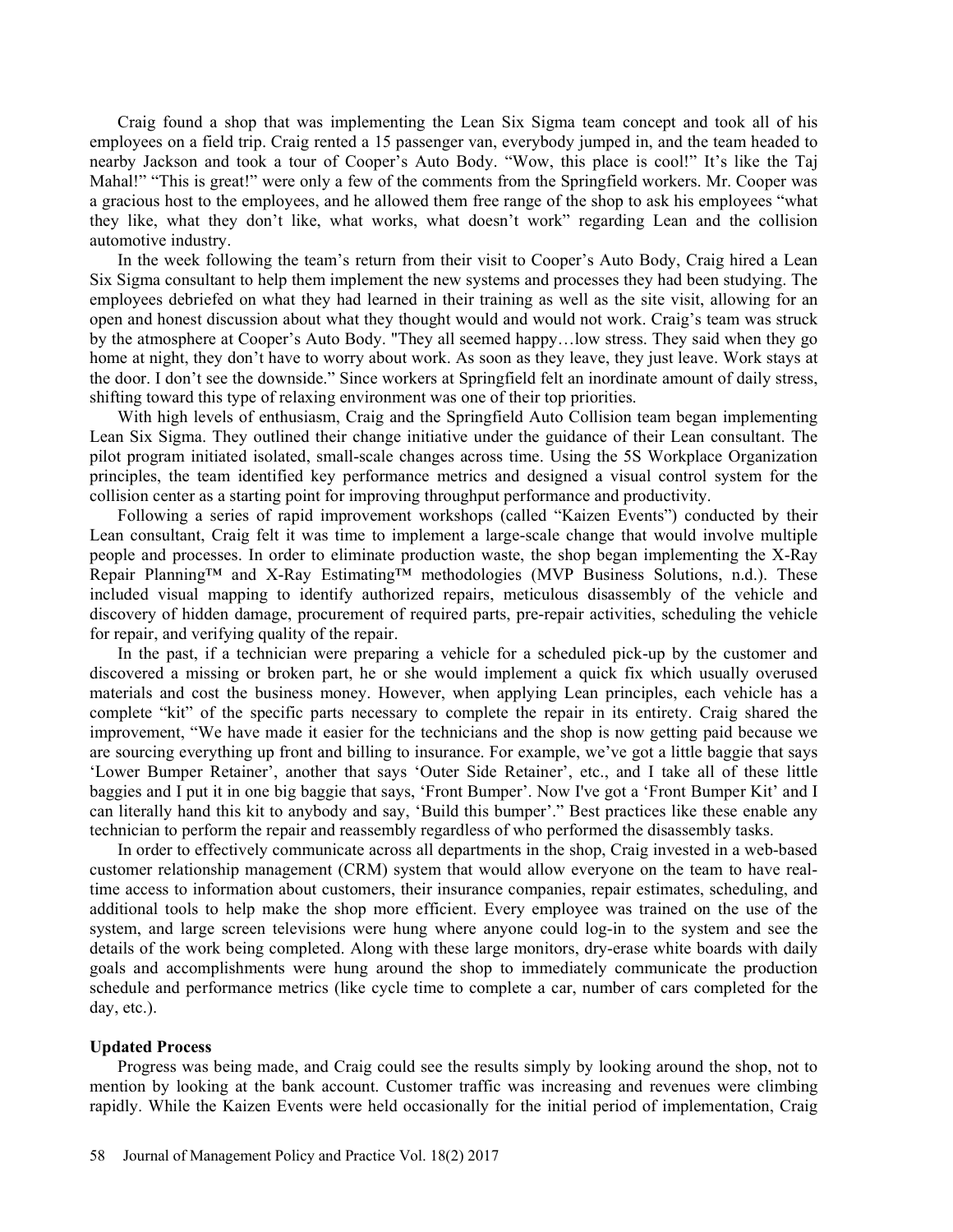realized that he needed to add in a more consistent and integrated opportunity to provide training to the entire team. He started with himself and made a commitment to finding "2-minute improvements" every day. To prove the point, he recorded himself in a YouTube video putting Lean Six Sigma processes to work in his own office! This launched a daily training event, called "Morning Meeting."

The work day at Springfield Auto Collision starts at 7:30 a.m. When the team arrives, they are not allowed to touch a car until after the Morning Meeting. Craig explained, "We give everyone about an hour to make an improvement which could be anything from sweeping, to cleaning, to making a process improvement. Then we come together as a group, share our ideas, and go through the scoreboards. We also learn something new during the meeting. We finish by presenting the production plan and sharing any good news that we have. Then we go fix cars. It's usually an hour and a half every day." ("Craig Lindquist", personal communication, September 16, 2016).

For the first 18 months, Craig ran the Morning Meeting as its lead trainer. He would drill the team on the 5S's and the 8 Types of Waste, talk about past performance metrics and goals for the day, and highlight the production schedule and job assignments.

Craig was proud of the way the team had rallied around their Lean Collision transformation, and their willingness to share their successes and set-backs with one another in a transparent way. The employees created their own system of reviewing their performance on a daily basis with the Morning Meetings. He explained, "Our sales board is basically a front office estimator sales board. Then we have a production scoreboard which is basically everything in the shop. We have a daily scoreboard that we do for the paint department so they know whether they are 'winning or losing' in terms of whole jobs being completed. It's when the car goes home. That's the whole job." (Craig Lindquist, personal communication, September 16, 2016).

Beyond production metrics, the team also began to focus on cross-functional development. To enhance their team model, each member of the team cross-trained on a range of business processes – not just their own job, but the jobs of others. Then they created an evaluation of proficiency in each of the areas: 'beginner' if they are new, 'novice' if they can apply, and 'expert' if they can train others. Craig then provides feedback on where each member of the team is rated. This also gets posted on the company scoreboard for everyone to see.

Springfield Auto Collision faced some challenges in implementing their Lean Collision methods, but Craig eventually got enough buy-in and support to fully implement. After 18 months of Craig leading the daily Morning Meeting sessions, he realized that the team was ready to begin leading the sessions themselves. They created a rotating leadership roster where everyone on the team would take the responsibility for facilitating the entire session. Each was responsible for researching and posting scoreboard numbers. At this point, the team was completely behind the initiative. Craig reflected, "If I went back to the team and said, 'There's no Morning Meeting today.' They'd go, 'What the heck? We can't work without Morning Meeting!' When before it was like, 'We ain't got time for a morning meeting. I feel like I should be fixing a car.' Now, if I'm not there, the Morning Meeting still happens. It's all about repetition" (Craig Lindquist, personal communication, September 16, 2016).

Thanks to their Green Belt and Kaizen training, the concept of the "2-second improvements" had become a part of each employee's daily life. The 45 minutes prior to the Morning Meeting were dedicated to finding waste and eliminating it. Craig shared countless examples of what each employee had come up with. One technician converted a rolling toolbox into a personally customized tool management system complete with Kanban foam organizers where only the correct tool would fit in its assigned slot. A customer service specialist created a "tickler" system to remind them to contact customers proactively about scheduling their vehicle for service. One employee redesigned the company break room; everything has a place and everything stayed in place because of strategically located magnets. Even the salt and pepper shakers were magnetized to the table, so they could never be misplaced!

Craig remembered, "They pull all of the data and not me; that's why we taught them how to use the management system... not just to write estimates, how to take pictures, how to document the file, to see if the parts are here or not...but to create spreadsheets, decipher that information from a spreadsheet, transfer it to our visual scoreboard that's handwritten. They actually hand-write it on the board. They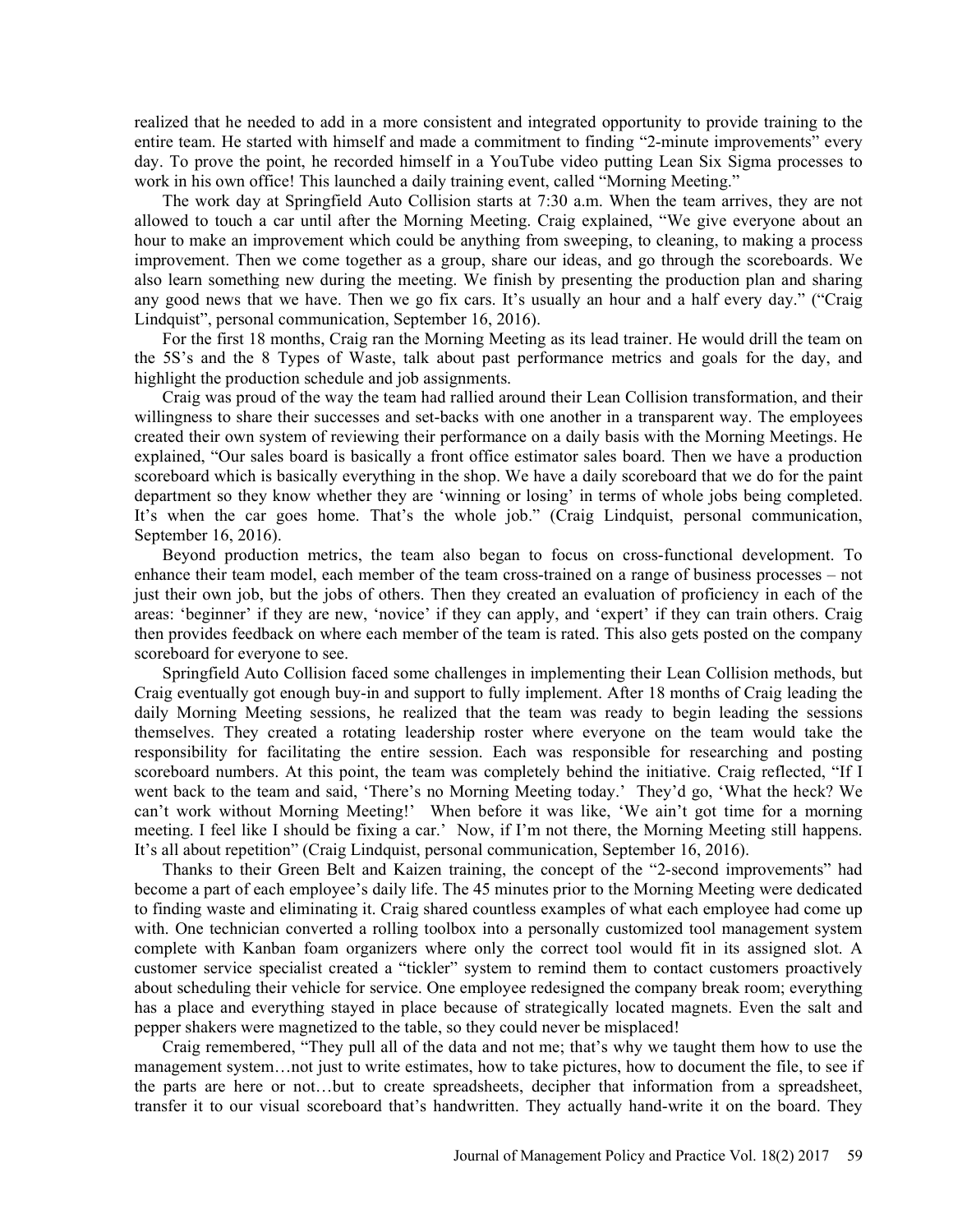hand-write it, because they 'connect' to the information...they 'feel' it. 'Are we winning? Are we losing?' Then they present it to the team as they lead our morning meeting." One of his goals was to develop the individuals on the team as leaders – not just technicians. "You're going to learn how to run a meeting. Keep people on task. Lead a discussion. Pull scoreboards. Interpret the data like a manager would. They're doing all that. It's no longer about me; it's all about them." ("Craig Lindquist", personal communication, September 16, 2016).

## **TEACHER'S NOTE**

#### Introduction

This undergraduate case addresses two practices that are not normally part of the entrepreneurial domain. First, prescriptive practices for adopting Lean Six Sigma tools in a nonstandard entrepreneurial environment are explained. These practices are further illustrated by the case. Second, the discussion questions raise the issue of computing Return on Investment (ROI), a practice rarely performed by entrepreneurs, and almost never performed in family businesses. Theoretically, entrepreneurial research is furthered through the alignment of Kumar, Antony and Tiwari's Six Sigma Implementation Framework  $(2011)$  with Phillips and Stone's training model  $(2000)$  as a prescription to train management and workers in Lean Six Sigma.

## Implementation of Lean Six Sigma

Entrepreneurs and small businesses often have non-standardized processes and would like to benefit from the lean production models they see in larger businesses. But, for various reasons, the lean six sigma production literature proposes models that don't apply to entrepreneurs with small to medium businesses. Some lean models assume that businesses already have data collection systems, some models weren't operationalized and therefore couldn't be implemented, and others didn't take into account the resource constraints of small businesses (Kumar, Antony & Tiwari, 2011). Since most Six Sigma research had no suggestions on how to operationalize or implement the model being proposed, there was little practical benefit of Lean methods to entrepreneurs.

In practice, entrepreneurs struggle when attempting to implement Lean approaches. Antony (2008) reasoned 1) the entrepreneur has many distractions in their business and may not stay focused, 2) unlike larger organizations with specialized tasks, employees of entrepreneurial small businesses perform many different functions, and 3) senior management leadership is important, but entrepreneurs are usually focused on fighting fires involving easy-to-accomplish tasks or easy-to-solve problems. Another study (Kumar & Antony, 2008) found that the barrier to adopting lean techniques lies with senior management, which for entrepreneurs is often the owner. They believe that their culture and existing systems are sufficient, that Lean can't apply to them, and that these processes are a fad which will quickly pass on. On the other hand, Rose, Deros, Rahman, and Nordin (2011) found some advantages for small companies implementing lean processes; 1) they are more agile, and 2) it is easier to get management support and commitment.

#### Trust and Organizational Change

Moving any business of any size from the processes outlined above to a Lean Six Sigma workplace requires large-scale change. This means altering work systems, beliefs, social relationships and culture (Huy, 2001), and each element of change requires some intervention. As a matter of normal behavior, people and systems are resistant to change in their status quo. Lewin (1951, pg. 872-877) proposed that unfreezing the status quo to allow change required either strengthening the drivers, weakening the barriers, or both. The most effective method was weakening the barriers to change in behavioral, cognitive, and emotional responses. Also, management would not want to force change, since an adversarial approach only strengthens the barriers to that change and leads to failure.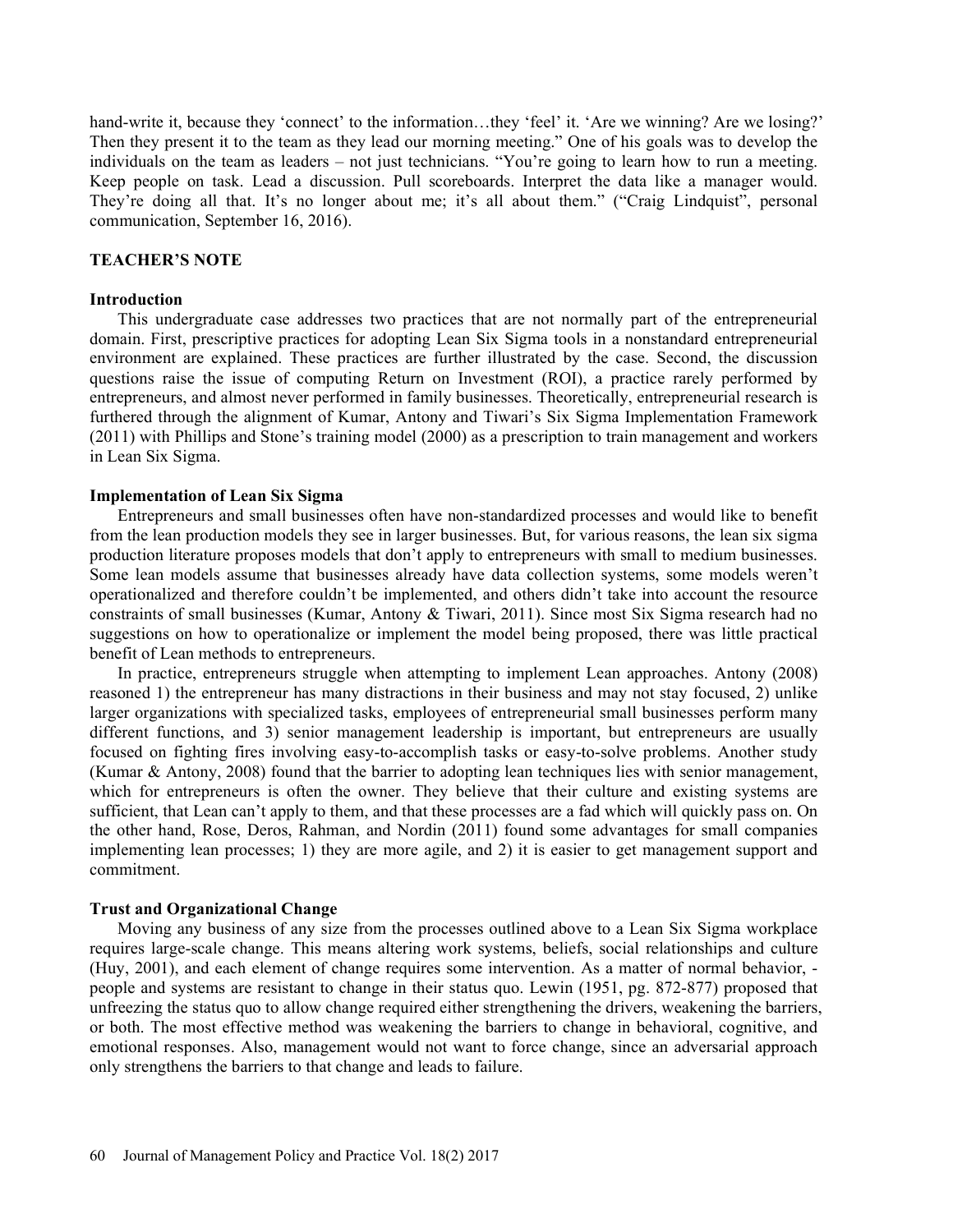#### Lean Six Sigma Terms and Definitions

Many terms are used interchangeably or together to describe lean production processes. That is because most businesses are pursuing a strategy of Total Quality Control, and are using the tools and methods called Six Sigma, Lean Production, Theory of Constraints (TOC), and Just-in-Time (JIT) simultaneously (Stamm, Neitzert, & Singh, 2009). There are differences in the methods according to their focus. Two of the techniques, Lean Production and Six Sigma, have been combined into a method called Lean Six Sigma. It is this method that was adopted by Springfield Auto Collision.

#### Lean Production

Lean Production is a systemic way of removing waste (Womack, Jones & Roos; 1990). It incorporates two tools: Just-in-Time and autonomation. Just-in-Time means ensuring the right parts reach the worker just as they are needed. Autonomation refers to intelligent automation, where the machine: 1) detects process malfunctions or product defects, 2) stops itself, and 3) alerts the operator.

#### Six Sigma

Six Sigma has a hierarchy of expertise, (Master Black Belt, Black Belt, and Green Belt) and uses a change in management methods to reduce variation. An important part of Six Sigma is training of managers and workers into thinking about processes and continual improvement. It has four major steps: Measure, Analyze, Improve, and Control.

#### 5S

For implementing Lean Six Sigma methods in a shop or business, workers use the mnemonic "5S" for sort, set in order, shine, standardize and sustain.

An additional strength of this teaching case is that it shows students how two theoretical models can be combined. Figure 2 shows how Phillips and Stone's (2000) training model and Kumar et.al.'s Six Sigma Implementation Framework (2011) overlap and support each other. This combination strengthens explanatory and prescriptive power. As the case follows the sequential steps of the Six Sigma Implementation Framework, it also shows how Phillip's training model was followed as management and workers were trained in Lean Six Sigma. The two models are combined in Figure 2.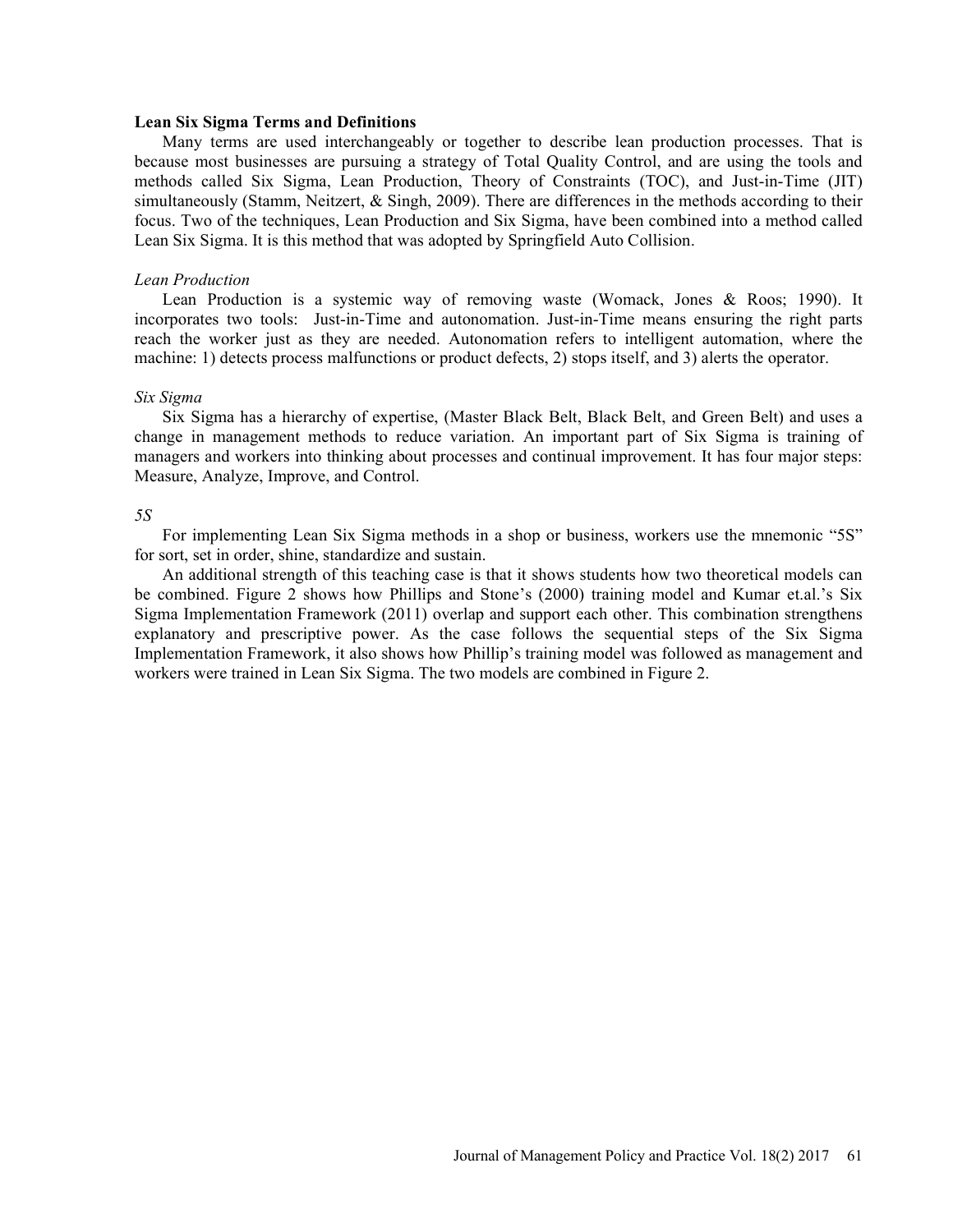## FIGURE 2 INTEGRATION OF LEAN SIX SIGMA IMPLEMENTATION AND 5 STEPS OF TRAINING



Across the top of the model in Figure 2 are five phases of training (Phillips & Stone; 2000) which align sequentially with the five phases of Six Sigma Implementation. A workforce begins with the first training level: "Reaction/Satisfaction Objectives, which corresponds to Phase 0 of Six Sigma Implementation model: 'Readiness for Six Sigma'. As the workforce moves to 'prepare' for Six Sigma Implementation, they set training objectives at the 'learning level'. As a workforce initializes Six Sigma, they train for 'application and behavior change'. With that level of success, a workforce can move to 'institutionalize' Six Sigma Lean processes, using training objectives focused on 'Business Impact'. Finally, Six Sigma implementation is sustained, and training's return on investment is measured. Further explanation of Phillip and Stone's (2000) training phases show how closely they can be aligned with the training required for Six Sigma implementation.

#### Phillips and Stone: 5 Levels of Training

#### Level 1: Reaction/ Satisfaction Objectives

According to the authors, this particular level's focus is on participants reacting positively, not negatively, to the activities associated with training (Phillips & Stone, 2000). During this level, "it is important to obtain feedback on the relevance, timeliness, thoroughness, and delivery aspects of training (p. 39). In addition, the data associated with this level should be routinely collected in order to facilitate adjustments, or even a redesign of the training program.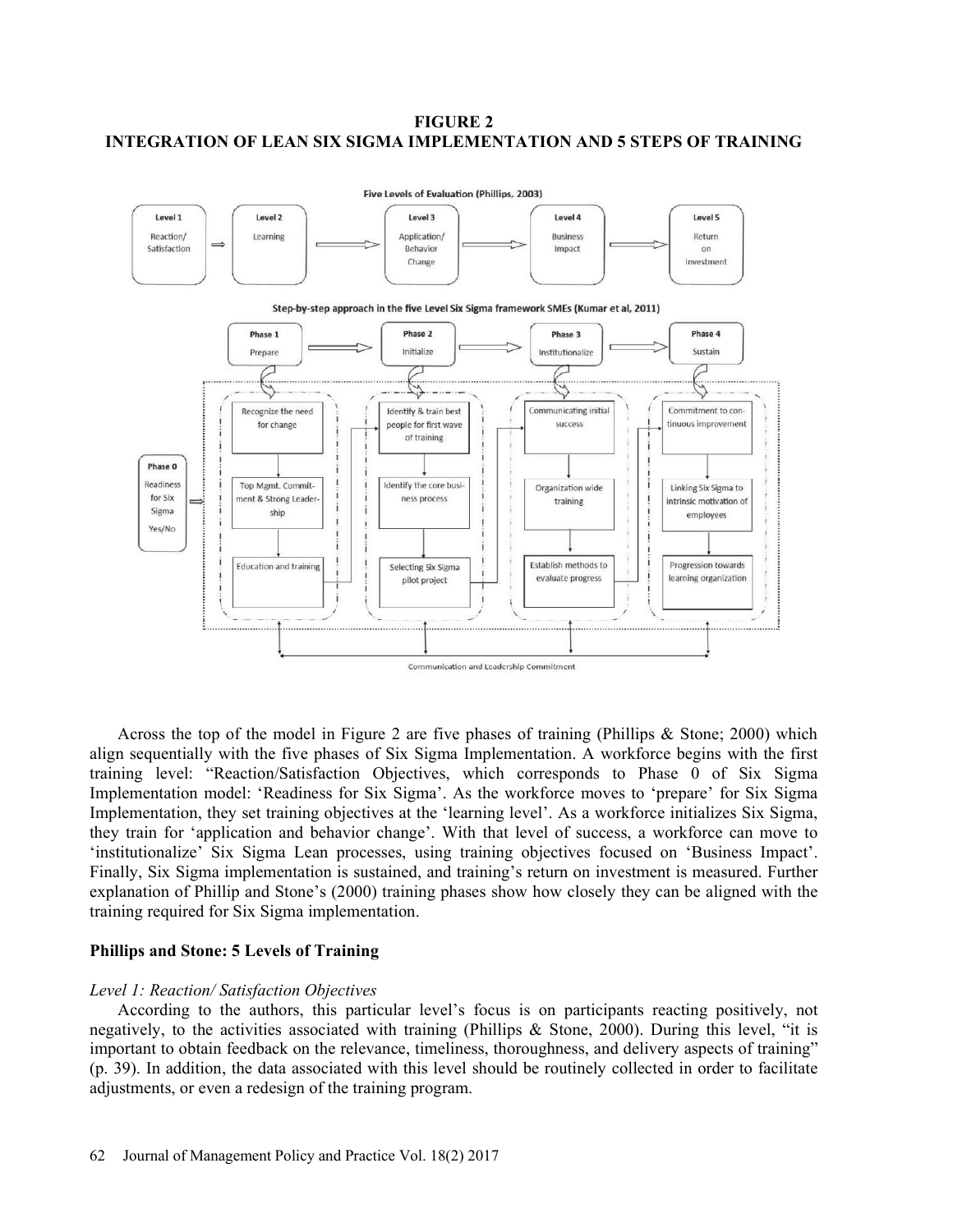#### Level 2: Learning Objectives

Phillips and Stone  $(2000)$  state that the learning objectives associated with Level 2 "are critical to measuring learning because they communicate the expected outcomes from the training and define the desired competence or performance necessary to make the training successful" (p. 39). In addition, not only do learning objectives emphasize what participants must learn during training, but also provide a framework to evaluate their learning. Measuring learning and communicating expected outcomes encompasses the first three steps of Kumar et.al.'s  $(2011)$  model: 1) recognize the need for change, 2) show top management commitment (outcome expectations), and 3) education and training.

#### Level 3: Application/Implementation Objectives

According to Phillips and Stone (2000), application/ implementation objectives of Level 3 "define what is expected and often what level of performance, when knowledge and skills learned in the training are actually applied in the work setting"  $(p. 39)$ . While similar to learning objectives in Level 2, application/ implementation objectives "reflect actual use on the job". They assert application/ implementation objectives are critical to the training process in that they illustrate outcomes in the intermediate area between the learning of new knowledge, skills, tasks, or procedures and the performance that improved" (p. 39). These objectives also provide a framework for evaluation of "on-thejob changes and performance". This phase of training is used to identify the best processes for a pilot study and train the champions of change.

#### Level 4: Impact Objectives

Phillips and Stone (2000) note impact objectives at Level 4 include "key business measures that should be improved when training is applied in the work setting"  $(p. 42)$ . According to the authors, impact objectives are critical to "measuring business performance" due to the fact these objectives "define" the expected outcome of the training" (Phillips & Stone, 2002, p. 42). These objectives illustrate businessunit performance that should be associated with the training initiative. In addition, impact objectives provide a framework for measuring the effects of "the application of skills and knowledge learned" during training (p. 42). At this point in Kumar et. al.'s  $(2011)$  model, the first metrics of increased performance are being communicated before organization wide training.

## Level 5: Return-On-Investment (ROI) Objectives

According to Phillips and Stone (2000), the fifth and final level of objectives includes the "expected return on investment" from training activities  $(p. 44)$ . The authors note that at this level, ROI objectives define the expected payoff from the training and compare the input resources, as well as the cost of training, with the value of the ultimate outcome-the monetary benefits" (p. 44). For example, if a return of investment is 0%, then the training program is considered a solution if it breaks even. On the other hand, a return of investment of 50% indicates the "cost of training is recaptured and an additional 50% in earnings" is realized (2000, p. 44). Simultaneously, Kumar et. al.'s (2011) model shows that once ROI is established, the processes learned are sustained, employee motivation is linked to improvements, and the organization culture is changed to a learning organization.

#### Quantifiable and Useful Objectives

Among the various training objectives discussed above, impact and return on investment (ROI) objectives tend to be the most quantifiable in terms of the type of data that is collected at each level. For example, impact objectives are associated with measuring both hard data (output, quality, costs, and time) and soft data (customer service, work climate, and work habits) (Phillips & Stone, 2000, p. 43). Impact objectives can "define the expected outcomes" from training and "measure the consequences of the application of skills and knowledge learned through training activities"  $(p. 42)$ . ROI objectives, on the other hand, define the expected payoff from the training activities. In addition, ROI objectives compare input resources, as well as the cost of training with the value of the outcome associated with the training initiative (p. 44).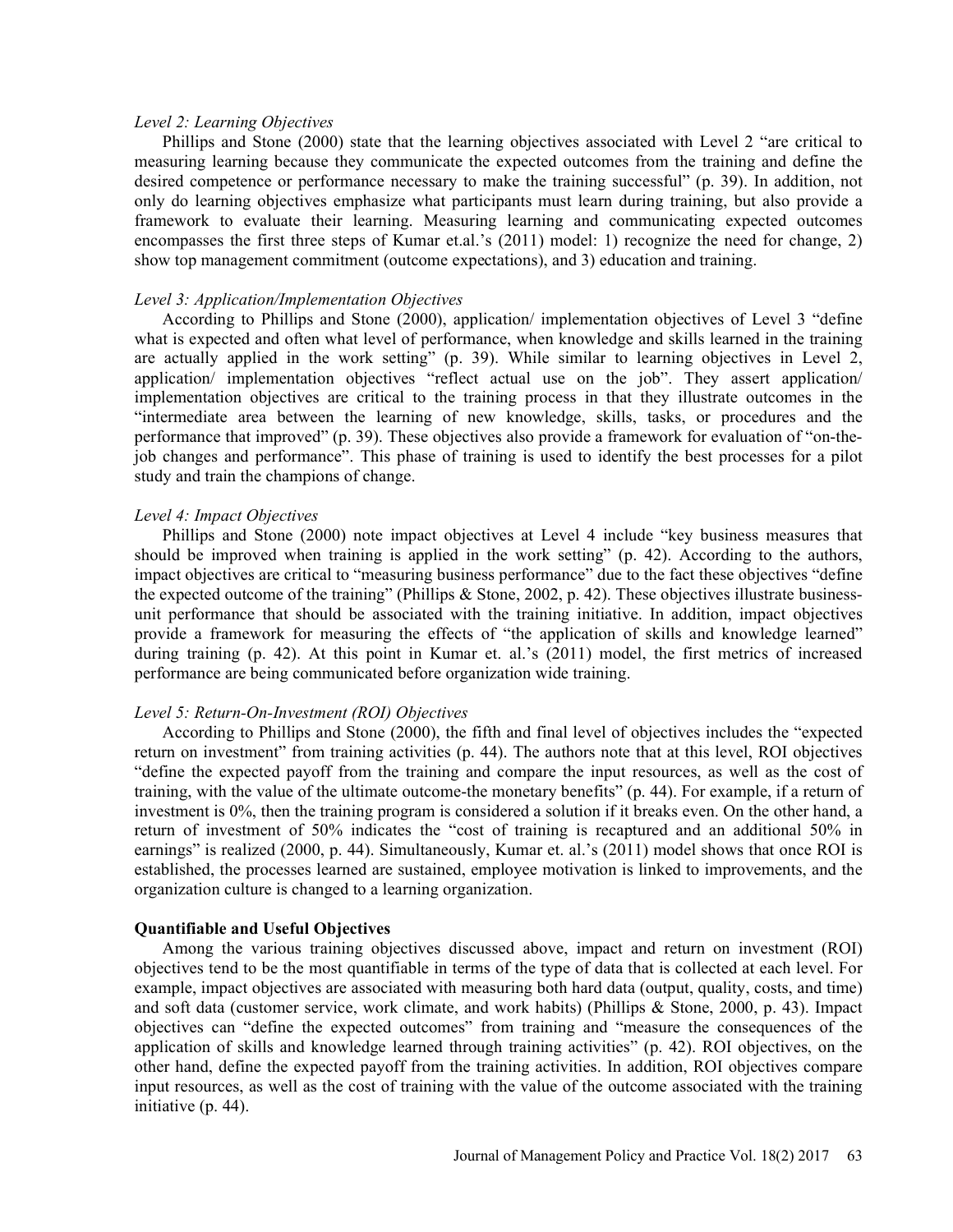#### The Six Sigma Implementation Framework

In an attempt to give entrepreneurial and small businesses a model of Lean Six Sigma that could be implemented, Kumar et. al. (2011) identified ten small businesses going through the process. They found five major phases of implementation: 0) Readiness for Six Sigma, 1) Prepare, 2) Initialize, 3) Institutionalize, and 4) Sustain. The first phase is numbered zero, rather than one, because many small businesses can't decide where to begin and never get started. Inside each of the remaining 4 phases, Kumar et. al. (2011) have identified three steps, resulting in a twelve step model. Below, each phase and step is explained. Our case study describes how the entrepreneur progressed through the model, step by step.

#### Phase  $0$  – Readiness for Six Sigma

Previous researchers have studied the preparedness of the business to adopt lean techniques and from these studies Kumar et. al.  $(2011)$  created a readiness index. The business should be at least a '3' on a 4 point Likert scale to consider going forward with adoption of lean standards. The five criteria to measure a small businesss readiness to implement Lean Six Sigma were identified as: 1) Leadership, 2) Customer focus, 3) Measurement and Process, 4) Systems and Control, and 5) People Management. All are equally important when assessing whether a business was ready to implement six sigma. It is suggested that only small businesses that achieve a minimum of 3 on all criteria should embark on Lean Six Sigma practices (Kumar and Antony, 2010).

#### Phase  $1$  – Prepare

In Phase one, the steps help a small business understand the rationale behind the change. It also measures the commitment from the entrepreneur(s) to invest resources into the change.

Step 1: Recognize the need for change. The entrepreneur identifies his/her need for Six Sigma, and justifies a launch of lean methods. External elements such as customers and vendors can create a need for change, as well as internal elements such as employees, equipment or management. These may be intertwined. In our case, the entrepreneur himself identified a need for change arising from his quality of work/life balance.

Step 2: Strong leadership and top management commitment. Entrepreneurs are at an advantage during this step, since they usually are the top management, and the leadership consists of few people. Little time is spent gaining consensus or commitment from a large group of people. Their level of commitment drives the commitment of the program, which works best from the top down. At this point the entrepreneur defines the purpose (outcomes) and scope (entire business) of Lean Six Sigma, and links it to the mission and vision of their business.

Step 3: Education and training at the senior management level. Training must start with the entrepreneur at the top of the organization, and waterfall down the ranks. In entrepreneurial businesses, the organizational structure is usually flat, meaning knowledge transfer can happen quickly. Entrepreneurs have an advantage in that they don't need a Six Sigma 'steering committee' or need to choose change champions. On the other hand, Step 3 is where resource constraints usually stop entrepreneurial small businesses from moving forward. The entrepreneur must commit to time, financial resources, technical investments, and other resources to train their upper management.

#### Phase  $2$  – Initiate

In Phase 2, upper management begins to implement the change on a pilot basis. The literature (Kumar et. al., 2011) suggests beginning with a few selected and motivated employees. For entrepreneurs with a small workforce, it may make sense to start with a pilot process.

Step 4: Identify and train the best people for the first wave of Six Sigma. For most businesses, this step is where they find the best, most talented employees with good leadership skills to be part of the first wave of training on Lean Six Sigma. For small entrepreneurial businesses, it is suggested that they conserve resources and avoid the Master Black Belt and Black Belt training costs of their first wave of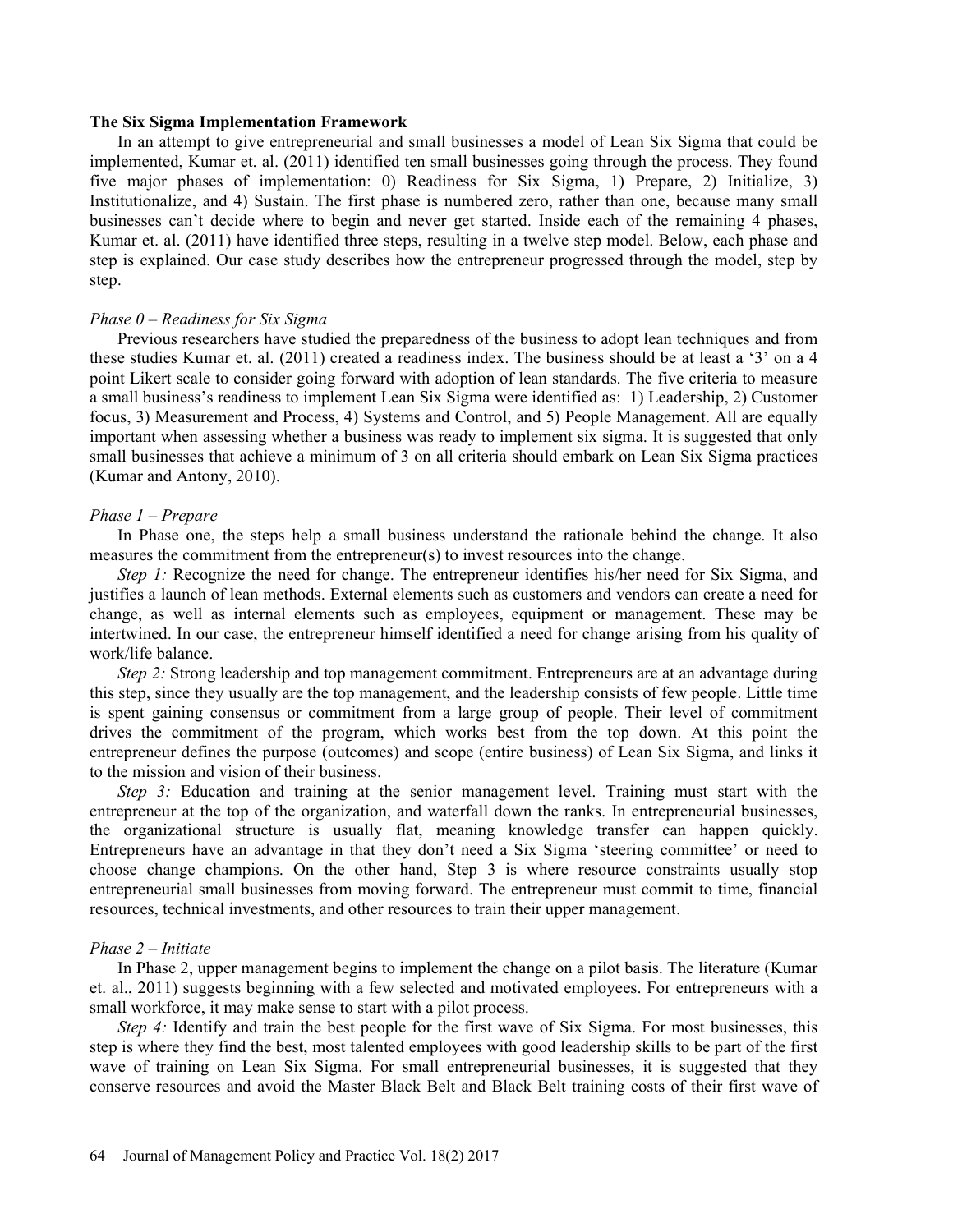employees. The complexity of small businesses' problems are not as great as a large business. In practice, one Black Belt can be used to train the other employees, and not all employees need a Black Belt level.

Step 5: Identify the core business processes. In this step the entrepreneur identifies the core processes and prioritizes those that are critical (that have greater stakeholder or financial value). They develop a process map or value stream map, then a measurement plan and metrics for the core processes. Once the metrics are established, they review the current performance of the critical processes and create benchmarks for them.

Step 6: Selecting Six Sigma pilot processes. Initial pilot programs should focus on key problem areas for which an early win is possible. This increases buy-in and commitment to the Six Sigma initiative.

#### Phase  $3$  – Institutionalize

The entrepreneur implements Lean Six Sigma across all employees and processes. Here the entrepreneur creates a business culture of process and statistical thinking, and continuous improvement becomes embedded in the business.

Step 7: Communicate the initial success. The entrepreneur should communicate to everyone the success of changes – using metrics from step 5. Employees engaged in Six Sigma success are recognized. Suggestions include: celebrate success of pilot projects, recognize and appreciate top management and supervisors, and share challenges and pitfalls.

Step 8: Organization-wide training. In Step 4, it was suggested that rather than train several employees as Black Belts, just one employee be trained for the purpose of training others. During this step, all the training needs are identified, and an ongoing system of training is put in place. Then, the Black Belt trains the rest of the employees to the level needed. Continual training should not only focus on statistics and techniques, but include 'soft' skills such as change management, leadership, and culture.

Step 9: Establish methods for evaluating progress. The metrics and measurement methods identified in Step 5 now become a standard procedure/system for recording and reporting results. This reporting includes successful as well as poor results to all employees. Members of a supervisory team, not the entrepreneur, are responsible for reporting results in their individual areas. It is suggested that the entrepreneur establish a monthly review of on-going projects, performance trends, progress reports and then revise strategies.

#### Phase  $4 -$ Sustain

At this point the entrepreneur should be pursuing steps that spread the knowledge acquired so far across the entire organization. For an entrepreneurial small business, this may have been happening during the previous steps, if the pilot group of employees is actually the entire company.

Step 10: Commitment to continuous improvement. The challenge to the entrepreneur during this step is that they continue their commitment in the face of business challenges or declines in the economy. Entrepreneurs that can do so should create a generation of managers committed to the Lean Six Sigma.

Step 11: Linking Six Sigma to intrinsic motivation of employees. Employees now become the source of ideas and innovation. Their knowledge and expertise are harnessed to implement new Lean processes. The employees are empowered for improving processes, continue training and development, and are given rewards and recognition.

Step 12: Progression towards learning organization. There are regular project meetings to enable management and employees to share experiences and progress on projects. These increase individual and organizational learning, and give regular review of training needs.

## DISCUSSION QUESTIONS

#### Discussion Question 1

Springfield Auto Collision currently has \$700,000 in revenues, and would have to spend over \$50,000 up front to get Lean Six Sigma training for Craig and his team, plus an additional \$260,000 to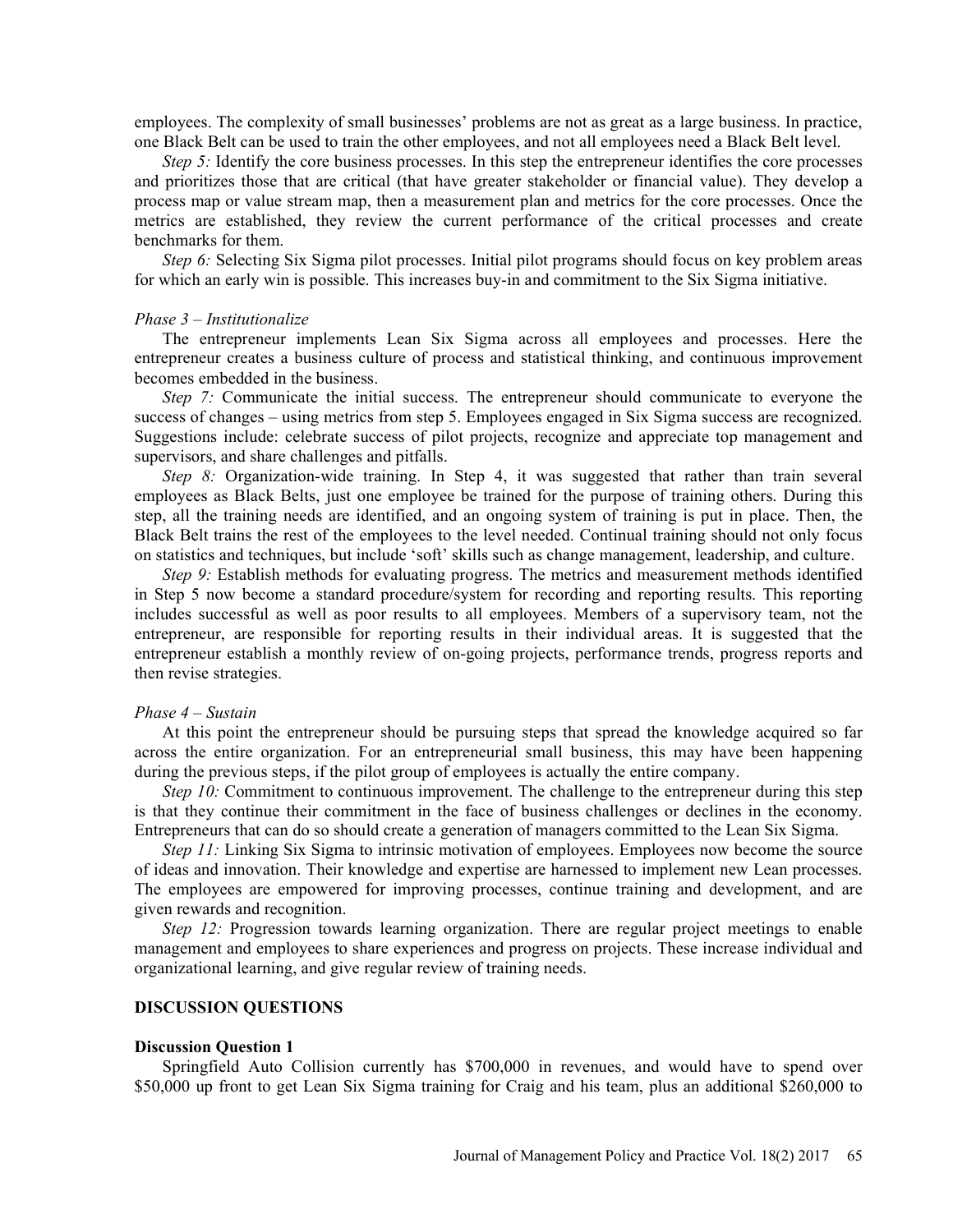continue implementation across the three coming years. If you were Craig, would you commit to Lean Six Sigma and spend this money? Why or why not?

## Notes on Question 1

The following four responses explore varied perspectives addressing the question: If you were Craig, would you commit 100% and spend \$310,000?

Answer 1: No. Craig's employees feel Deming to be irrelevant. Craig should listen to this advice. This opinion is supported by research (Kumar & Antony, 2008) which found that the barrier to adopting lean techniques lies with senior management, which for entrepreneurs is often also the owner. Entrepreneurs believe that their culture and existing systems are sufficient, that lean processes can't apply to them, and that these processes are a fad which will quickly pass on.

Answer 2: No. There is little history of success for Lean Six Sigma for entrepreneurs. Research cited from the case said that past research had found little practical benefit of Lean Six Sigma to entrepreneurs (Kumar, Antony and Tiwari, 2011). In addition, Springfield Auto Collision has all 3 components for failure of implementation as identified by Antony (2008). The first is that the "entrepreneur has many distractions in their business and may not stay focused." Craig and his father have so many distractions, they can't even go to the bathroom or go to lunch together. Craig is constantly interrupted for employee guidance. The second reason from Antony is that "unlike larger organizations with specialized tasks, employees of entrepreneurial small businesses perform many different functions." This is perhaps the major reason Springfield Auto Collision should not adopt a Lean Six Sigma culture/management method. The auto collision repair business lacks specialized, repeated production tasks that can be streamlined. Thirdly, Antony says "senior management leadership is important, but entrepreneurs are usually focused on fighting fires involving easy-to-accomplish tasks or easy-to-solve problems." Again, Springfield Auto Collision management, Craig and his father, are constantly distracted and fighting fires. They cannot focus on a large managerial change while simultaneously keeping the daily operations functioning. Springfield Auto Collision is small and doesn't have the resources of time or money to implement Six Sigma Lean.

Answer 3: Yes. Craig is unhappy as a manager of an unmotivated workforce. This has become a personal, rather than business decision. Therefore, it is emotionally necessary if Craig is to continue in the family business.

Answer 4: Yes. Craig has an MBA, and is familiar with the advantages Six Sigma Lean can bring. He is willing and able to be trained. Since he is willing to commit 100%, he should go for it. Rose, Deros, Rahman, and Nordin (2011) found some advantages for small companies implementing lean processes; 1) they are more agile, and 2) it is easier to get management support and commitment. Since "management" is Craig and his father, and his father is willing to try the new approach, Springfield Auto Collision has the necessary support and commitment. Also, Craig can be flexible and tailor the rollout of Six Sigma Lean training and implementation to his own small company. Large corporations don't have this agility, and have to work hard to get the method adopted throughout the company.

## Discussion Question 2

Would you commit to all of the costs in Table 1, or would you commit to parts of it over time? If you choose to implement Lean Six Sigma over time, which elements of training should Craig choose to do first? Why? Prescribe an implementation plan below. If you feel all elements should be implemented at once, then include them all in the "Elements done first" section. (See Table 1 for breakdown of the budget for Lean Six Sigma adoption.)

## Notes on Question 2

In most adoptions of Six Sigma Lean methods, all employees are not sent for training all at once. Even in smaller firms, the roll-out of a Six Sigma Lean plan is done gradually. Management training should always be done first, then a champion worker should be trained, and they can then train others. Your students may choose to delay training some of the employees.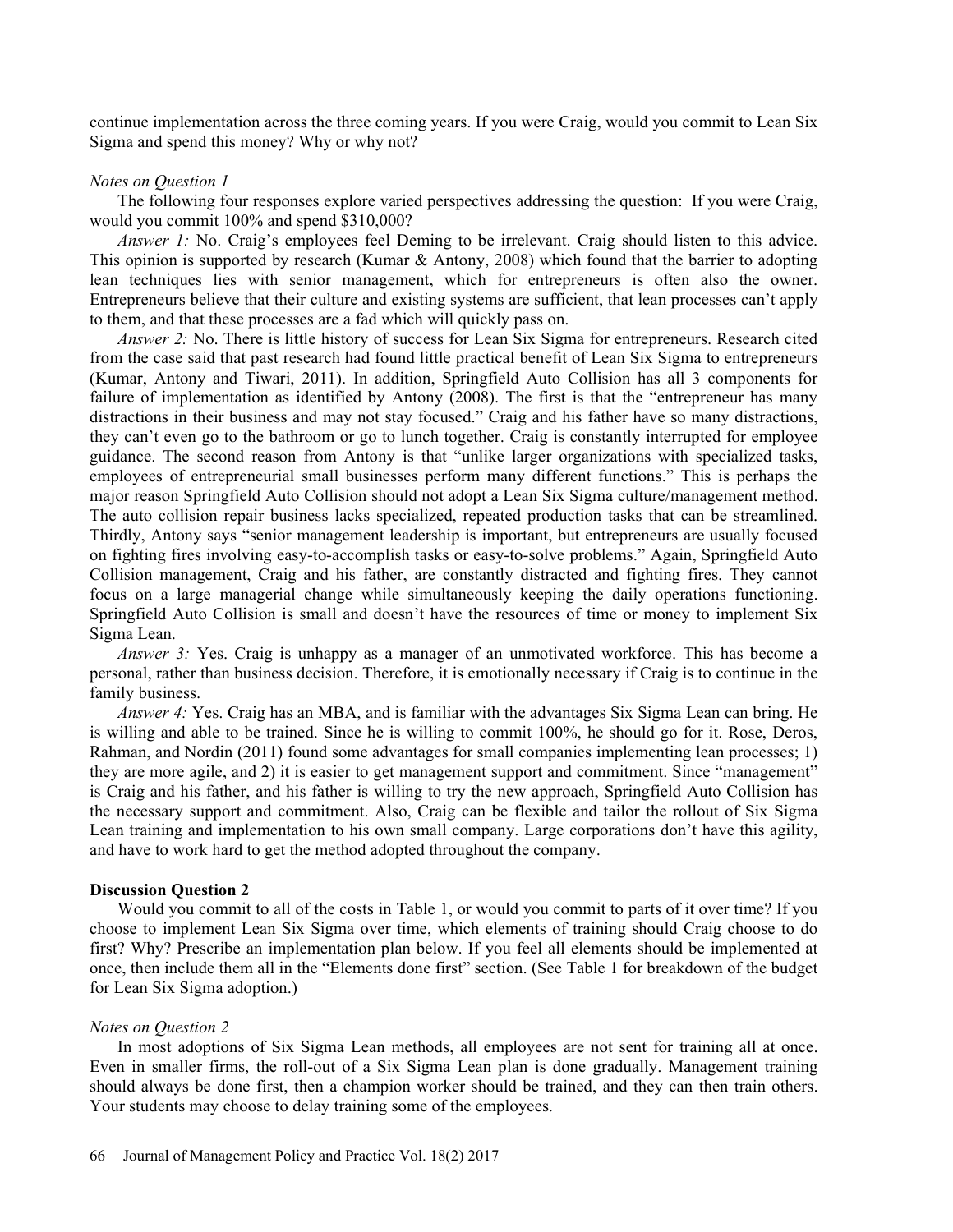Lean Six Sigma training costs are shown in Table 1. Revenues over the time of Lean Six Sigma implementation are shown in Table 2. Using these figures, determine the ROI. Return on Investment can include any benefit from the program. Net Benefit  $=$  Net Income  $-$  Program Costs. ROI%  $=$  (Net Program Benefits/Program Costs ) x 100. Over the full implementation period,  $ROI = 773%$ . Therefore, the program was worth the expense.

Estimation of ROI is not an exact science. A simplistic way to compute this ROI is to see it through the eyes of an entrepreneur. How much did revenues increase? Since previous revenues were \$700,000, and the training was completed in 2012, sum the incremental increases in revenue (revenue for the year less \$700,000) for 2012, 1013, 2014, and 2015 together. Divide this revenue incremental increase by the total cost of the training program of \$310,524.50. The result is 773%.

| <b>Fiscal Year</b>   | <b>Annual Revenue Amount</b> |
|----------------------|------------------------------|
| 2011                 | \$700,000.00                 |
| 2012 (Training Year) | \$1,000,000.00               |
| 2013                 | \$1,400,000.00               |
| 2014                 | \$1,900,000.00               |
| 2015                 | \$2,100,000.00               |

TABLE 1 SPRINGFIELD AUTO COLLISION: ANNUAL REVENUES

#### Return-On-Investment Calculation

Sum of Revenue Increases for 2013, 2014, 2015 / Training Program Investment =ROI x 100  $$400,000 + $900,000 + $1,100,000 / $310,524.50 = 7.73 \times 100 = 773\% \text{ ROI}$ 

#### Discussion Question 3 (for higher level students)

Do suggested actions in Kumar, Antony and Tiwari's Six Sigma Implementation Framework steps truly match Phillips and Stone's training model phases? Why or why not?

#### Notes on Question 3

Until further research is done on multiple entrepreneurs adopting Lean Six Sigma, this alignment between the two models cannot be assumed. It may be only a happy coincidence. Further study is required. Students can give case examples of quotes that do match training phases. Due to the generic nature of some of the training phases, they could be matched with more than one of the steps in Kumar et. al.'s model.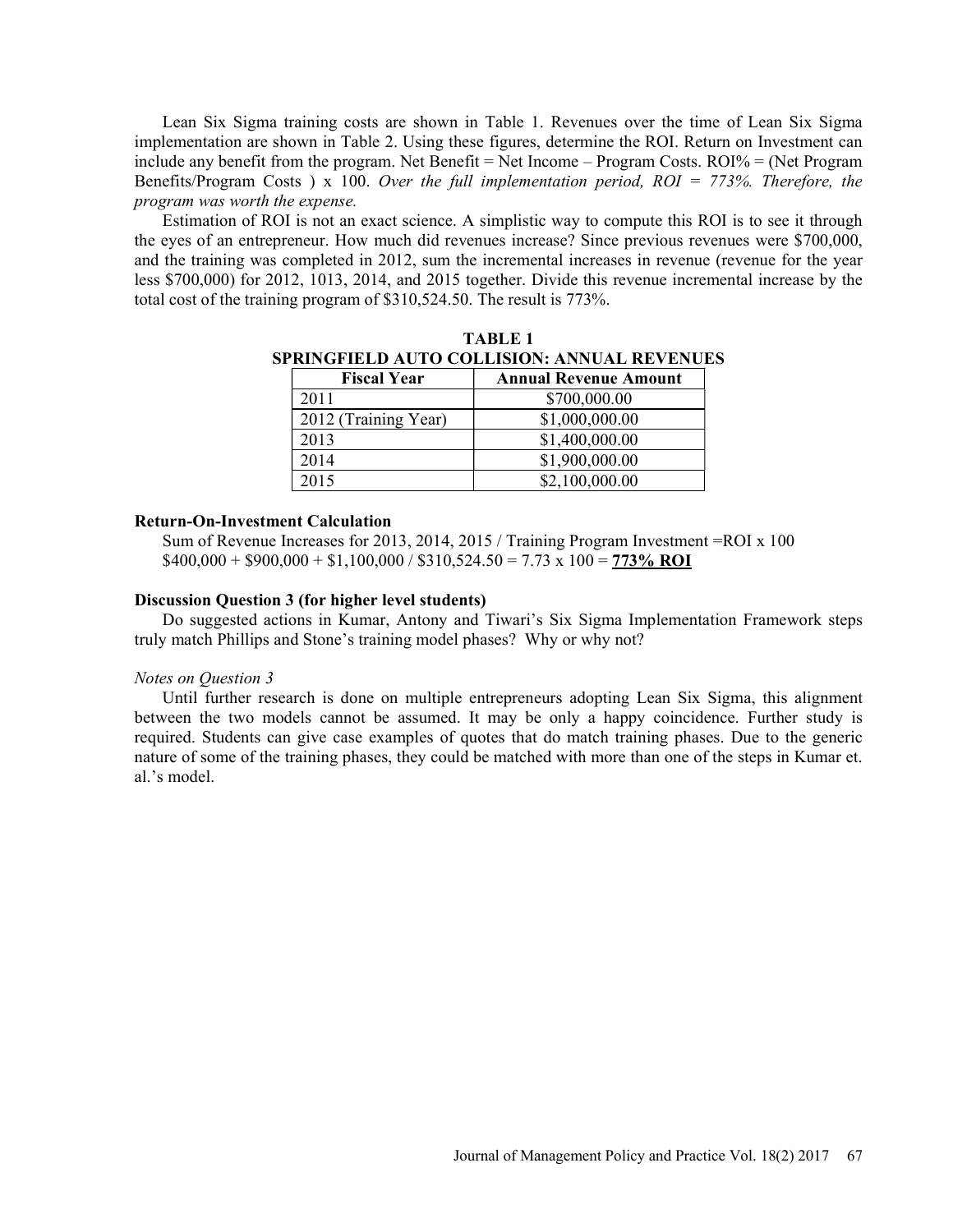## TABLE 2 LEAN-COLLISION TRAINING AND IMPLEMENTATION COSTS: ANALYSIS, DESIGN, AND DEVELOPMENT

| Craig Lindquist (General Manager) as Training & Development Department                                         |              |  |
|----------------------------------------------------------------------------------------------------------------|--------------|--|
| Independent Research (\$35/hr x 40 hrs)                                                                        | \$1400.00    |  |
| <b>Books/ Resource Materials</b>                                                                               | \$100.00     |  |
| <b>Subtotal</b>                                                                                                | \$1,500.00   |  |
| <b>Delivery of Training (Off-Site) Minneapolis, MN</b>                                                         |              |  |
| Green Belt Lean Training Tuition<br>$(\$2,500 \times 8$ Employees)                                             | \$20,000.00  |  |
| Green Belt Lean Training Tuition for Craig Lindquist<br>(General Manager) (\$2,500 x 1 Manager)                | \$2,500.00   |  |
| Training Time for 8 Employees<br>(Salary & Benefits) (\$204.80/hr x 40 hrs)                                    | \$8,192.00   |  |
| Training Time for Craig Lindquist<br>(Salary & Benefits) (\$35/hr x 40 hrs)                                    | \$1400.00    |  |
| <b>Fuel and Rental Vans</b><br>$(75$ Gallons x \$3.50 per gallon x 1 Vans = \$525)<br>(\$800 Rental Fee)       | \$1325.00    |  |
| Lodging<br>(\$100 x 4 Rooms x 5 Nights)                                                                        | \$2,000.00   |  |
| Lost Sales/Production<br>(7 Vehicles x \$2,100 per Invoice)                                                    | \$14,700.00  |  |
| <b>Subtotal</b>                                                                                                | \$50,117.00  |  |
| Delivery of Training (On-Site) Springfield Auto Collision                                                      |              |  |
| Lean Consultant (6 Kaizen Events)<br>$(\$250.00/hr \times 48 hrs)$                                             | \$12,000.00  |  |
| Craig as Training Particpant<br>$(\$35/hr x 585 hrs)$                                                          | \$20,475.00  |  |
| <b>Employee Training Time</b><br>$($384.5 \times 585 \text{ hrs})$                                             | \$224,932.50 |  |
| <b>Training Materials</b><br>(Flat Screen TV \$1,000)<br>(Training Manuals $$31.25 \times 16$ Manuals = \$500) | \$1,500.00   |  |
| <b>Subtotal</b>                                                                                                | \$258,907.50 |  |
| <b>Grand Totals</b>                                                                                            |              |  |
| Analysis, Design, and Development of Training                                                                  | \$1,500.00   |  |
| Delivery of Training (Off-Site)                                                                                | \$75,605.00  |  |
| Delivery of Training (On-Site)                                                                                 | \$256,907.50 |  |
| <b>Total Training Costs</b>                                                                                    | \$310,524.50 |  |